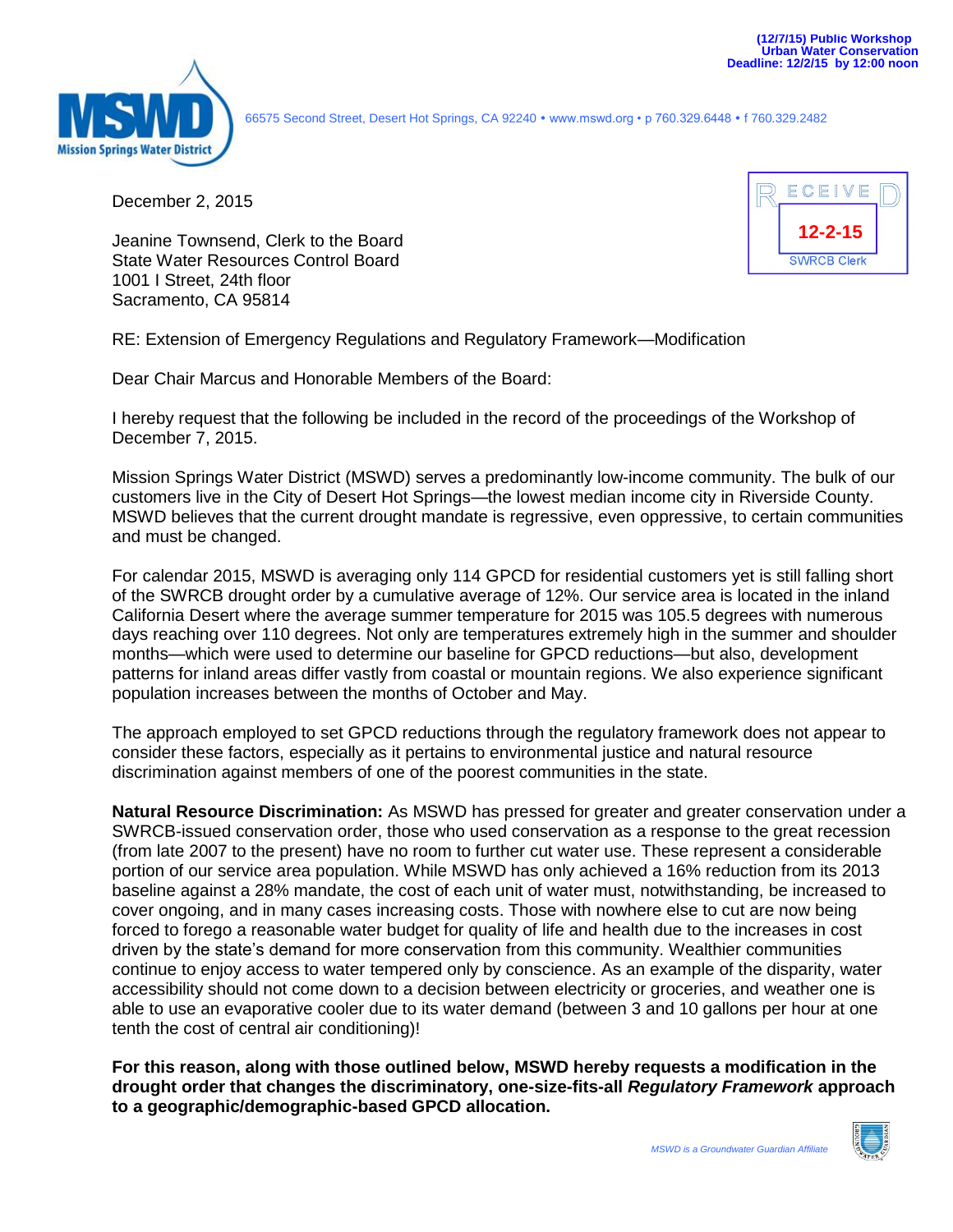The following issues further outline our perception of the disproportionate impact on the severely disadvantaged communities (DACs) we serve.

#### **Proposed Regulatory Framework Disregards Previous Gains and Rewards Historic Water Wasters:**

MSWD contends that the state did not consider gains made by "**early conservation adopters**" since establishing their baseline GPCD as outlined in their respective 2010 Urban Water Management Plans (UWMP). Further, MSWD asserts that agencies that were not proactive in GPCD reduction, or which did not experience economic impact that drove down water use, are being rewarded under the proposed framework while proactive agencies and disadvantaged communities (DAC) are being penalized, even discriminated against.

In 2008, the state implemented the 20x2020 goal for reducing urban water demand in the face of drought conditions. The means by which suppliers proposed to meet this mark were spelled out in the respective agency's Urban Water Management Plans for 2010. The state provided various approved "methods" that each supplier had the choice to employ. MSWD chose Method 4: the "BMP" (best management Practices) option.

Throughout the seven years between the baseline year and 2013, MSWD has increased awareness of the need to use water wisely—a message at the center of MSWD's public outreach programs since the early 1990's. In 2005, MSWD, in partnership with the City of Desert Hot Springs, adopted a landscape ordinance for **all** new construction that required desert landscaping. Water use in the district went from a RGPCD baseline annual average of 207 to the 2014 average of 135.5—a 35% reduction.

When the Governor decided to use the baseline year of 2013 for further conservation measurement, the **significant** progress made under the 2010 UWMP was apparently not considered. Conversely, agencies which had been less proactive have been given a buffer from which to implement conservation measures. This "buffer" not only safeguards their customer base from significant impact on actual water use reductions, but also on the fiscal constraints caused by reductions in commodity revenue.

MSWD believes that the State Board should modify its **Proposed Regulatory Framework** to consider the state's long-term conservation strategy as defined through the Urban Water Management Planning structure. The State Board should review GPCD gains from the 2010 baseline to measure cumulative GPCD reduction based upon the 20x2020 requirement.

MSWD customers have reduced GPCD usage by about 35% from the UWMP baseline and are now required to come down an additional 28%. If MSWD were to achieve the proposed 28% reduction, the net decrease in GPCD from our UWMP baseline, **along with** consumption revenue, would be nearly 63%! No agency can reduce revenue by this amount and reasonably expect to recover that loss through rate actions, particularly those which serve DACs. This is not only unreasonable, but also unachievable even on a temporary scale. If MSWD had been slower in reducing its GPCD from the 2010 UWMP baseline, like many were, even a 36% reduction today would be more manageable than the 28% being required. 36% off of fat is a far more achievable than 28% off of bone.

#### **The proposed framework creates a negative Environmental Justice/Natural Resource Discrimination Condition on Disadvantaged Communities (DACs):**

MSWD believes that the impact of the proposed framework disproportionately impacts the DAC communities it serves. This impact negatively affects the community from both a financial perspective as well as with proportional and equitable access to water. MSWD believes that the proposed Framework will translate into DACs being priced out of the basic necessity of a reasonable domestic water budget. Many MSWD customers live on the usage set out in the District's lowest tier. Pricing must increase if an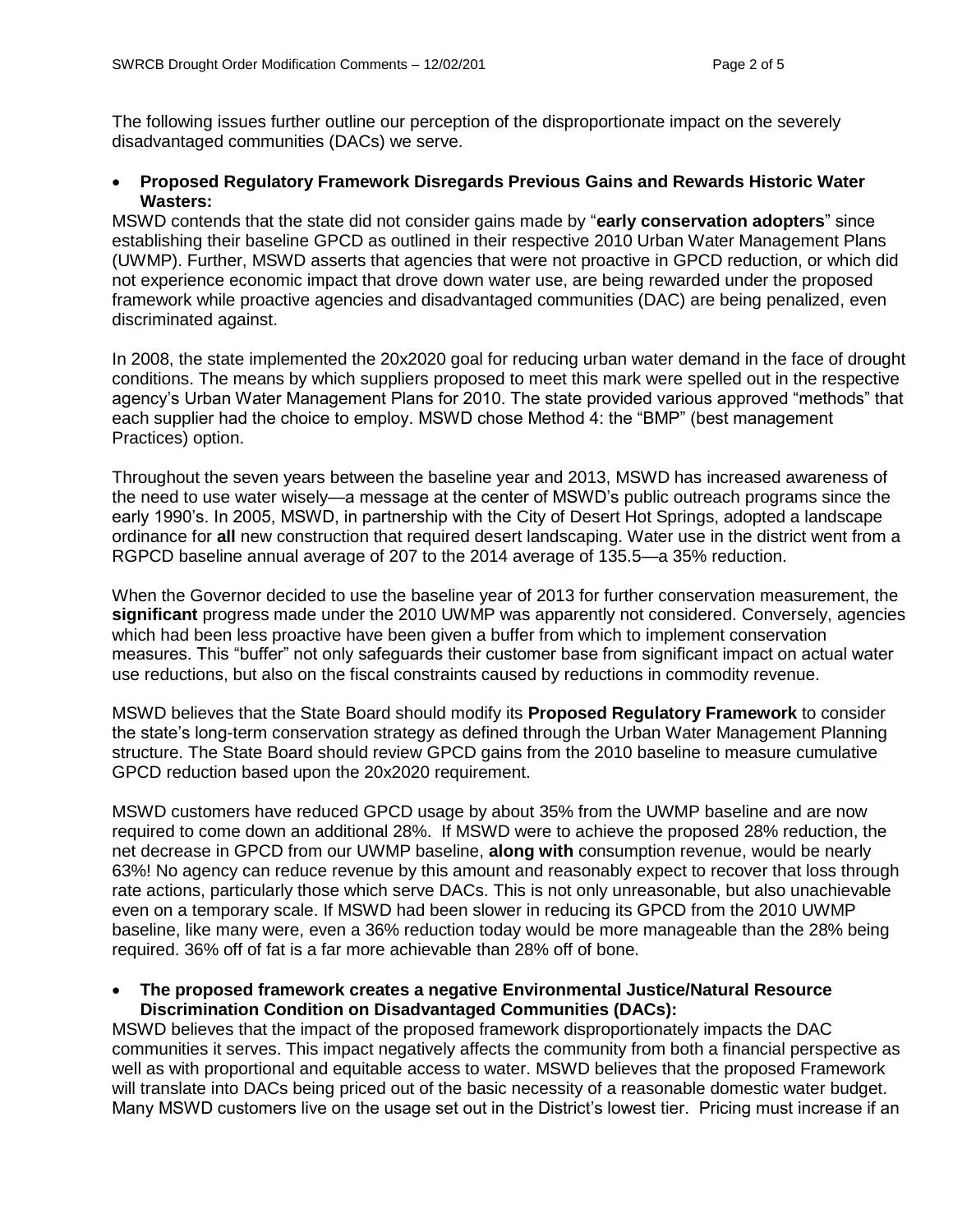additional 28% is enforced which will disproportionately impact those who live at or below the poverty level.

As stated in the previous argument, the GPCD reductions in MSWD's service area over the past seven years have been significant and the accompanying reduction in consumption sales revenue has reflected this trend. MSWD, in accordance with Water Code Section 31007, has been forced to increase rates to cover the commodity sales reduction due to conservation and economic conditions.

Some customers have been able to reduce consumption as a response to increases in pricing. This response negates, to a great extent, the purpose of the rate increase forcing the District to again consider additional increases. Many residents in this DAC have reduced use to a minimum based upon household needs and severe climate conditions that require increased water use in the summer months when temperatures can run in the 110 range for weeks on end. Additional sustained reduction requirements would create additional revenue losses for an undetermined period, thereby jeopardizing the fiscal stability of both the District as well as the DAC it serves. Simply stated, the additional reductions recommended in the Regulatory Framework are disproportionately impacting DAC customers and limiting access to water. **This unintended consequence is the essence of Natural Resource Discrimination and an Environmental Justice violation.** 

Though the Governor and State Board have made the statement that agencies should simply raise rates to cover revenue losses and to implement conservation programs, the reality of the impact of this policy suggestion on this severely disadvantaged community renders such statements as callous and out of touch with the constraints of DACs in desert regions.

# **Geographic Inconsistency (Coastal -vs- desert land use and climate models, seasonal population)**:

MSWD believes that the proposed Regulatory Framework disproportionately impacts desert regions where climate extremes, historic land use patterns and seasonal population increases are not being considered.

The simple reality is that the inland desert communities are unlike any regions in the state in land use patterns, climate and economy. The proposed Regulatory Framework appears to have been developed in a one-size-fits-all manner by applying a formula based upon total production divided by population to arrive at a GPCD figure. This broad-brush approach does not consider the following variables and creates a disproportionate and unfair mandate on inland desert communities and exacerbates impact on DACs.

# **Variable 1)** Inland desert communities climate variable.

Temperatures in inland desert communities, as previously stated, can exceed 110 degrees for weeks at a time, with average temperatures generally at 105 degrees for four to five months during the year. The water demand in inland desert communities is, by necessity, higher than coastal and non-desert communities. Though high water demand landscaping in MSWD's service area has been significantly diminished in the past decade, summer GPCD water demand is still comparatively higher than in areas of the state with more moderate climate. Evaporation and transpiration rates—both from plants as well as mammals—are significantly higher than nondesert communities. The Regulatory Framework disproportionately penalizes inland desert communities for climate conditions that cannot be controlled.

# **Variable 2)** Land Use Patterns.

Most inland desert communities are suburban areas of burgeoning coastal communities, such as Los Angeles. As development moved inland over the past century, the vast amounts and lower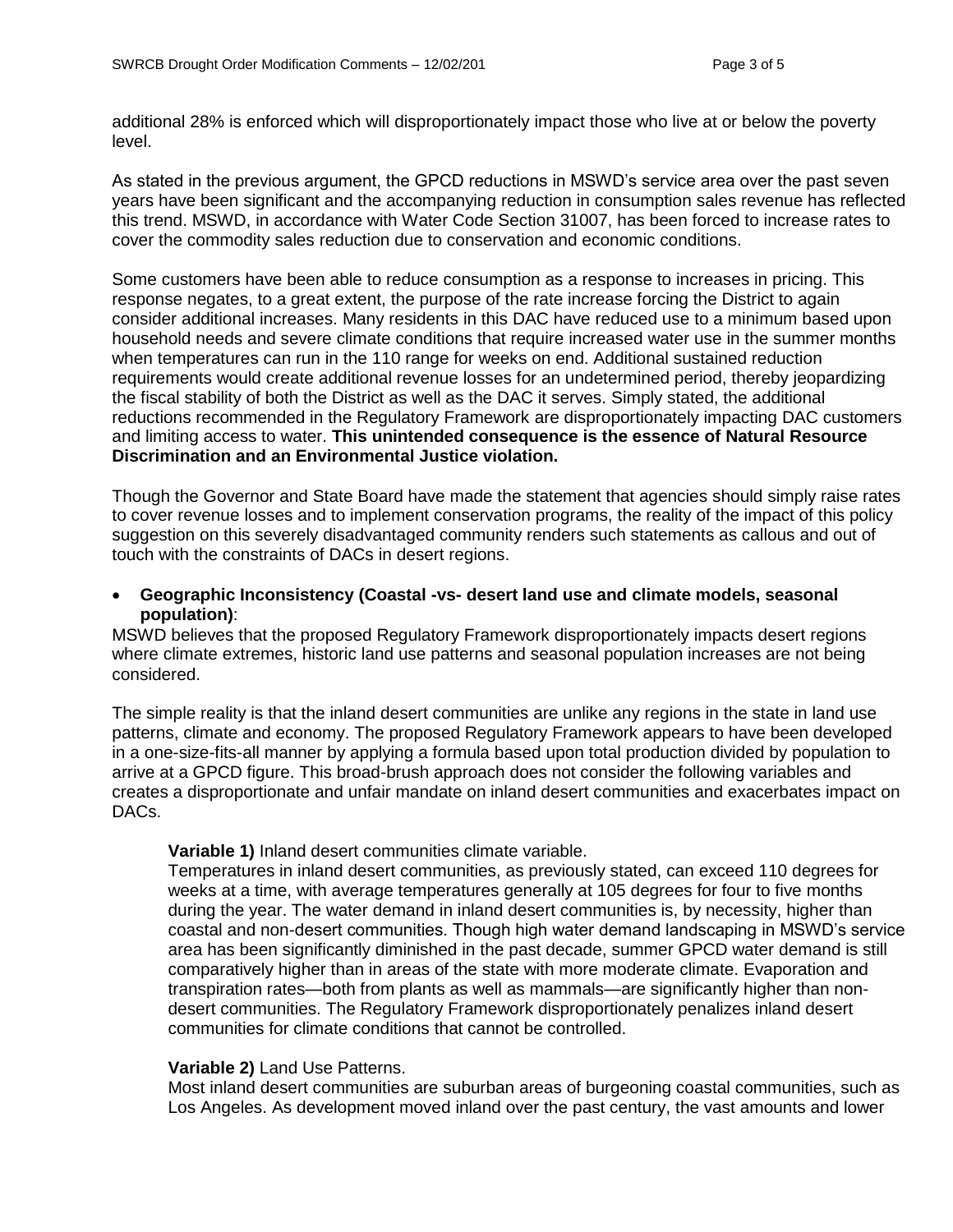costs of land permitted land use planning that accommodated larger lots and more open space. This is in direct contrast to coastal communities where scarcity of land and high costs drove land use toward small lots and less open space. MSWD believes that the Regulatory Framework does not consider land use patterns and disproportionately impacts inland desert communities that have been developed in a manner that cannot be changed under the Governor's order. Comparing the desert communities' water usage to the usage of other areas of the state is simply not representative of the demands driven by, among other factors, land use patterns.

#### **Variable 3)** Part-time resident and tourism economy.

MSWD's service area, as is common among many inland desert communities, experiences season population bubbles that increase water use in the cooler months. Since the GPCD calculation is based upon total pumping divided by full time population (census data), the GPCD number is artificially high. MSWD believes that the proposed Regulatory Framework does not consider the impact of tourism and "snow birds" in calculating GPCD, thereby disproportionately penalizing communities—and to a greater extent, DACs—which depend on seasonal populations for economic stability.

# **No accounting for water loss:**

MSWD believes that the state must exclude water loss factors from total pumping PRIOR to calculating GPCD.

Water loss is part of the normal operation of a water district. Water loss is required to ensure the health of the water system. Flushing, fire demand and other public health and maintenance activities are required to operate the water system and ensure public safety. These losses will fluctuate in each community. Water losses to these and other demands are not necessarily under the control of the water purveyor. Since these factors are calculated as part of total pumping, the GPCD is skewed by water loss that may vary greatly from community to community. MSWD closely tracks water loss in its service area. MSWD believes that water losses should be excluded from the GPCD formula for those agencies that can demonstrate reasonable tracking of that loss.

# **Proposition 218 Hurdles:**

MSWD believes that hurdles created by Proposition 218 make certain communities (particularly DACs) vulnerable to fiscal instability due to revenue decreases through disproportionate water reduction requirements.

The SWRCB regulations place water purveying agencies between the proverbial rock and hard place. The proposed regulations require that water purveying agencies significantly reduce their total water use for the purposes of promoting conservation. These mandatory conservation measures will result in reduced agency revenues, as previously discussed, yet the costs of operations will not decrease correspondingly.

Consequently, agencies will be forced to raise rates to bridge the gap between declining revenues and fixed operating costs. Proposition 218 restricts the ability of agencies to offset declining revenues as those receiving Proposition 218 notices have the ability, by majority protest, to prevent the rate increases necessary due to conservation driven revenue reductions. The end result some agencies may experience would be an inability to bridge the gap between declining revenues and fixed costs. Ultimately, this would force agencies to provide essential services at rates that are below the cost of service. Where this occurs, agencies will be forced onto an unsustainable financial path that will threaten their ongoing ability to provide essential services to their customers.